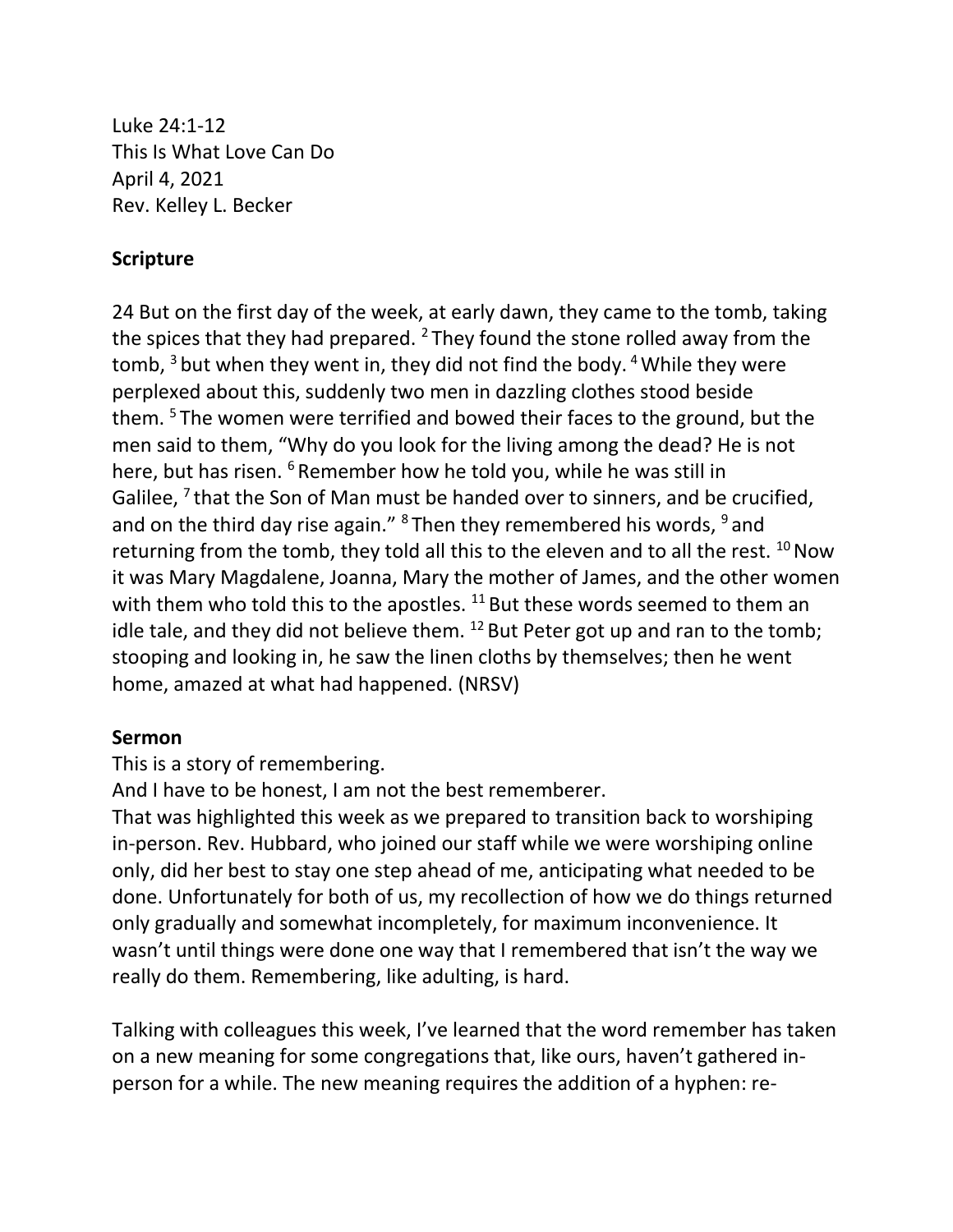membering. This hyphenated form of the word means to draw together a community that has been forced apart, for example, like during a pandemic. It is the gathering together of people who have not been in the same space for a long time. I am delighted to both remember and re-member with you today.

As I said, the story Rev. Hubbard read for us from the Gospel of Luke is a story of remembering. It begins with some women who, having observed the Sabbath, went to Jesus' tomb early in the morning to prepare his body for burial. It was customary for families to wash and anoint with perfumes and spices the bodies of their loved ones. They loved Jesus. As far as they were concerned, he was family. It was a job the women had likely done before, but that didn't make this time in less gut-wrenching. I imagine that sinking feeling in the pit of the stomach, the one that accompanies intense dread. When they got to the tomb, they were shocked by the absence of Jesus' body. We don't shock so easily these days…in our 21st century, special effects, *Zombie Apocalypse* world, we have been desensitized to just how startled the women would have been. If there was one thing to be sure of, it was that a dead body would stay in its tomb. But this body was not in the tomb. I can imagine they were thinking, "What kind of a horrible person would have taken his body?"

As they searched their minds for the answer to that question, two sparkly angels appeared. Their role in the story was to help the women remember, "Remember how he told you while he was still in Galilee," they said, "that the Son of Man must be handed over to sinners, and be crucified, and on the third day rise again. Then they remembered his words…" The courageous, yet terrified, women left the tomb and went to tell the men who, upon hearing what the women straight up didn't believe them, "Fake news. These women…they just say the things…they gossip…make things up. They prattle on…" Not Peter, though. He ran to the tomb to see for himself. He saw the linen cloths in which Jesus' body had been wrapped. They were right there, in the tomb, and the women were right: Jesus was not there. Peter went home, amazed at what had happened.

In this story, there were women who were scared and confused, obtuse men who, to be fair, were probably afraid, including Peter, who was amazed, but didn't even bother to go back to tell the other men what he had seen. But, in the whole story, no Jesus, just an empty tomb and a lot of questions. Yet here we are with our brass trio, singing Alleluia, eating cookies, and looking like we are having a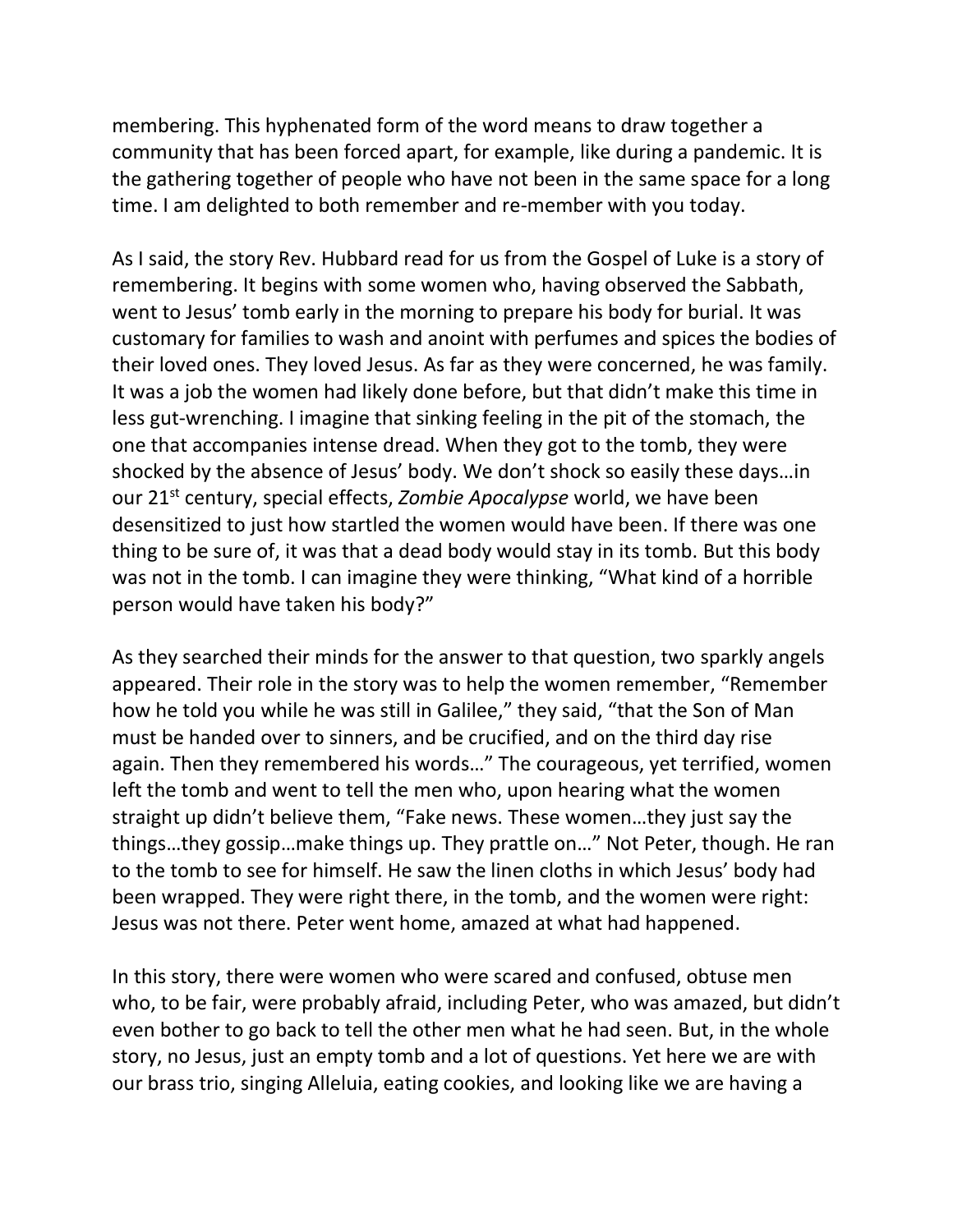party. I wonder if our celebration would seem a little tone deaf to those first followers of Jesus who must have felt more desperate than hopeful and more doubtful than faithful. Who would have thought an empty tomb would be the end of the story?

As is the case with a good number of the Jesus stories, the gospel writers don't agree on what happened when Jesus' disciples went to the tomb. And that's okay because it helps us remember that we each have our own stories, our own perspectives, and our own Holy experiences. In Matthew and John's resurrection stories, the women who go to the tomb actually encounter Jesus, which makes our grand Easter celebrations seem a little more on point. But in Mark, and this story in Luke, the women leave the tomb, terrified, having only encountered emptiness, some shiny angels, and their own grief. This story of Luke's does not scream, "Let's celebrate!" Yet we do. Why do we celebrate a story of Jesus' resurrection that never encounters Jesus?

Because we have the benefit of knowing that the story does not end there. This story helps us remember that the suffering, violence, injustice, and oppression on Friday were not the end of the story. There is hope, then, that the suffering in our own lives, the violence, injustice, and oppression we see and experience in the world will not be the end of the story today. The confusion at the empty tomb, the fear and disbelief of the disciples, and Peter's sad reaction to what he saw that day, were not the end of the story, which again, gives us hope that our own doubts and questions, our mistakes, and our scared silence, are not the end of the story either.

The story continues to be written and told because this isn't just the disciples' story. It isn't just your story or my story or even just Jesus' story. It is God's story and that makes it our story and our neighbor's story, and everyone's story. It reaches beyond any one time and any one place. It will not be contained by the boundaries of our imaginations or the borders and walls we put around ourselves. It will not be limited by our fears or our flaws. It is a story that over and over again bears witness to God's limitless love.

And this part of Luke's story is no different. You see, what the disciples were too scared and sad to see was that when the Roman Empire violently killed their friend, the thing he was willing to sacrifice for, the one thing that was worth dying